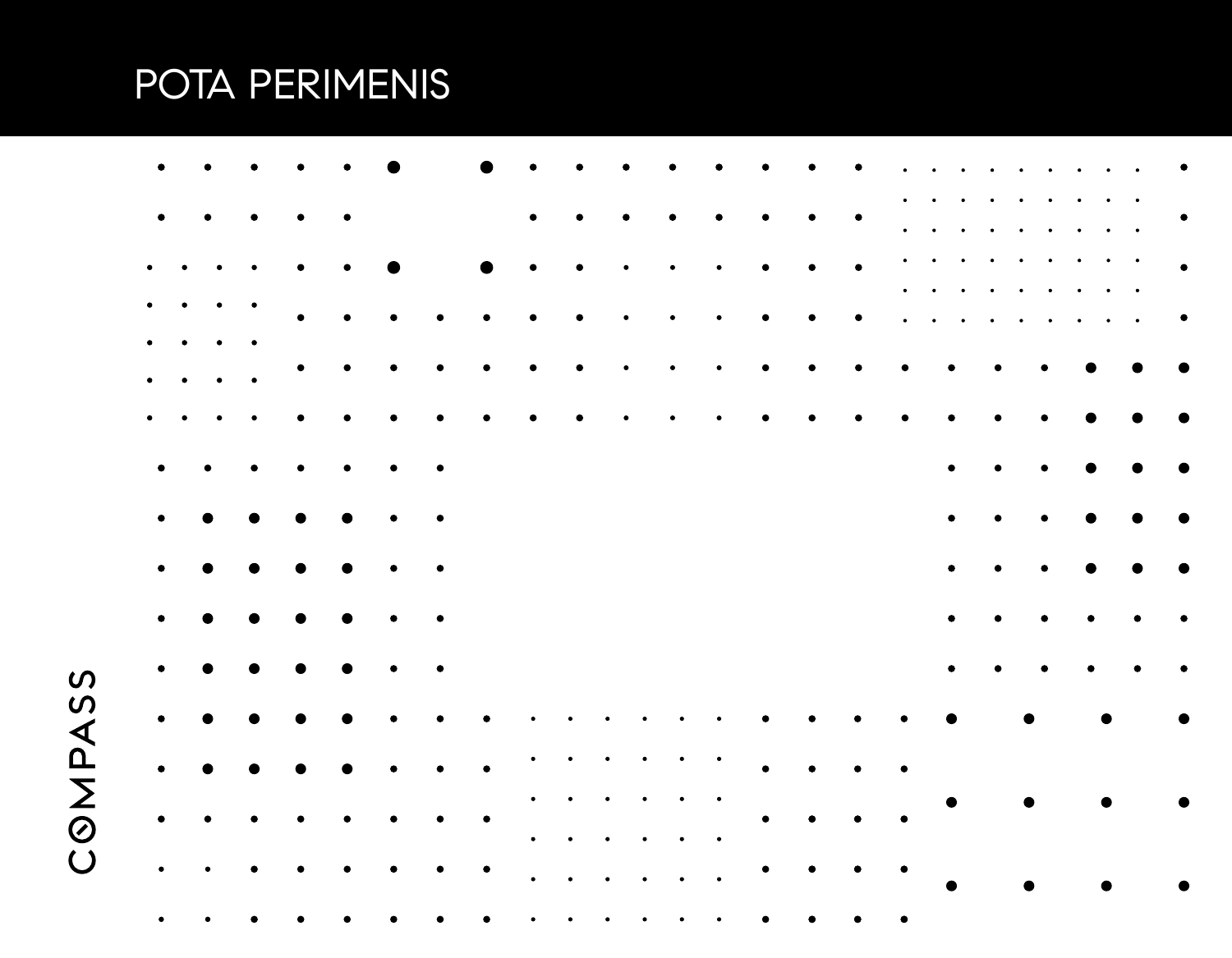

#### Welcome!

Thank you for taking the time to learn a little about me. I have been helping my clients find the perfect home or sell for the highest price for 28 years. I know a home is an important financial and emotional investment and I have one philosophy in my business: Do what's right for my clients.

The most important person in our relationship is you. I would like to learn your story, your objectives, and your plans for the future. Whether you want to sell at the best possible price or buy the perfect home, let's tailor a strategy unique to you and your goal.

As your experienced advocate and trusted advisor, I am passionately committed to representing your best interests. The greatest satisfaction for me as an agent is to improve lives of my clients by providing exceptional real estate services that yield desired results. I look forward to working with you! I'll be grateful for the opportunity, and you can be confident you have made the right choice because no one will work harder for you or care more about your success.

The right agent can make all the difference. You can count on me to get the job done. If you are thinking of making a move, I will get you where you want to be on time, while providing the best real estate experience possible. My track record speaks for itself!

Sincerely,

Pota

When you need a trusted professional to help you make your next move, I am your San Francisco Realtor.



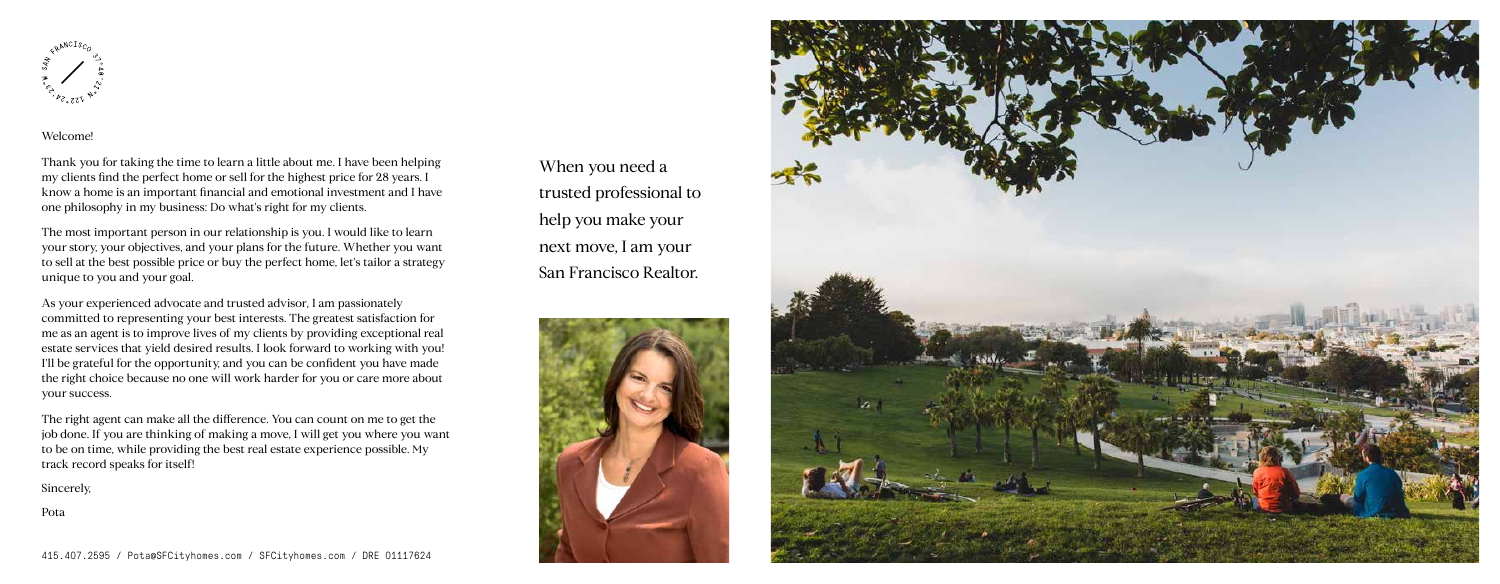I am in the top 3% of all San Francisco Realtors, having sold hundreds of properties and with 28 years experience. I love real estate. It's what I do well and I'm passionate about it!

My 5-star reviews from many satisfied clients describe me as a knowledgeable and caring professional. My personalized service and business acumen add value to every transaction for my clients.

I listen, understand and provide the right support from start to finish. I am an expert negotiator and diligent partner. I am empathetic to my clients' needs. Most of my business is from repeat clients or client referrals because clients have had such a successful and enjoyable experience working with me. My clients are clients for life.

I handle each transaction with the utmost professionalism and integrity. I am knowledgeable, patient, and solutions oriented. I take pride in my achievements. I have a solid and formidable work ethic. I define my success by the trust and relationships I build with my clients.

I know the pulse of the San Francisco market at all times and point out opportunities as well as pitfalls. I have researched, negotiated and advised on a diverse range of San Francisco properties with clients based in

San Francisco or in distant locations, always with my clients' goals as my priority.

The San Francisco market place is competitive. My services give my clients a competitive advantage.

For sellers, my listings sell for record high prices with fewer days on the market. I offer comprehensive market experience, extensive broker and vendor connections, and unparalleled exposure for your property through local and global platforms combined with my extensive network. My team of professionals can provide remodeling, lighting, painting, flooring, cleaning, staging, and other services to prepare properties for sale.

For buyers, I offer access to a network of little known opportunities giving you an edge in the competitive San Francisco marketplace, to ensure the success of your transaction and the quality of your experience. My stellar reputation means that other agents trust me, which gives my buyers an advantage in getting their offers accepted.

Whether you are a first time buyer or a seasoned investor, my insightful advice about San Francisco's real estate market will help you make smart real estate choices. I am fully committed to doing what is best for my clients.

- Act as your full-time real estate professional.
- Place your real estate needs and priorities first.
- Communicate regularly and often.
- Explain complicated processes in a clear straight-forward a manner.
- Listen carefully to you in order understand your situation and needs.
- Provide you honest information and feedback.
- Keep my promises and commitments.
- Guide you efficiently through the entire real estate transaction and handle every detail.
- Steadfastly represent your best interest with exclusive and professional services that are ethical and confidential.



**FOR SALE** 

# Pota Perimenis 415.407.2595

**DRE 01117624** Sfcityhomes.com

# $--$  COMPASS **Single Family Home**

# Helping clients successfully buy and sell San Francisco residential and investment properties in all kinds of markets for over 28 years!

 $\begin{array}{cccccccccccccc} \bullet & \bullet & \bullet & \bullet & \bullet & \bullet & \bullet \end{array}$  $\begin{array}{cccccccccccccc} \bullet & \bullet & \bullet & \bullet & \bullet & \bullet & \bullet \end{array}$ 

## MY PLEDGE OF SERVICE

# PLEDGE TO:

**3%** TOP SF REALTORS

**250+** HOMES SOLD

**5**ê REVIEWS

**28** YEARS EXPERIENCE

### WHAT I OFFER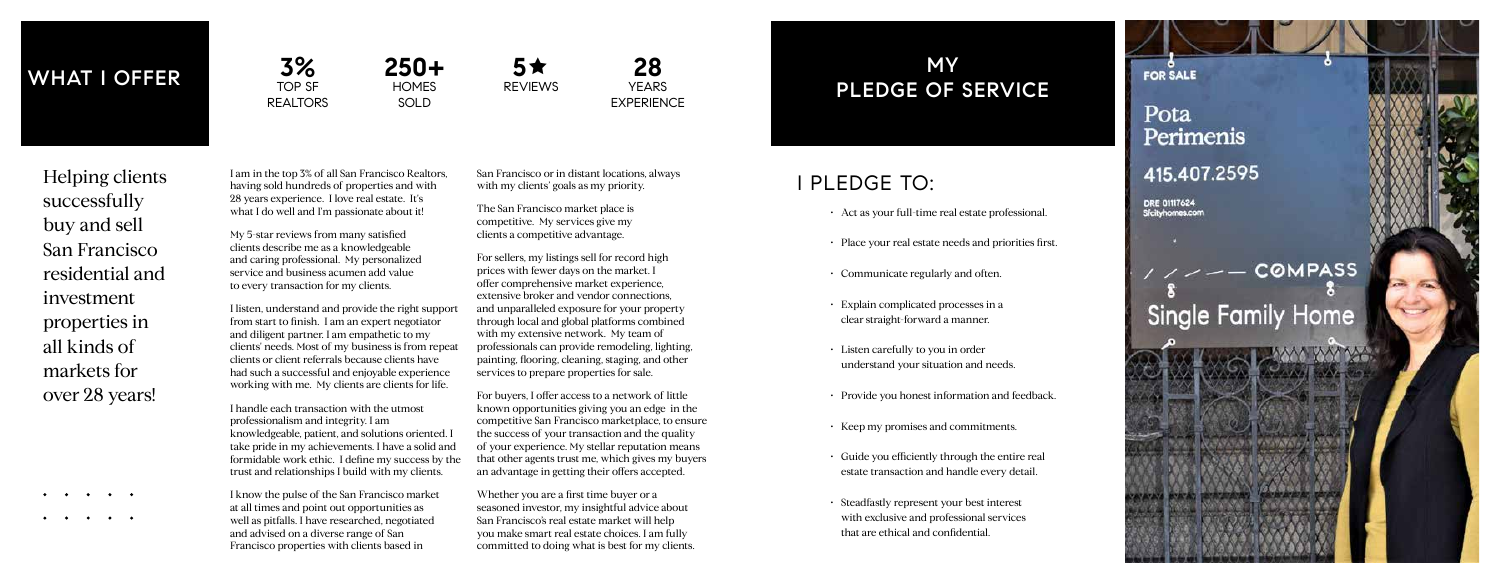### HOW I WORK

By providing full spectrum real estate service, patience, intelligent ideas, creative solutions.

 $\bullet\qquad\bullet\qquad\bullet$ 

 $\bullet \qquad \bullet \qquad \bullet$ 

 $\begin{array}{cccccccccccccc} \bullet & \bullet & \bullet & \bullet & \bullet & \bullet \end{array}$  $\begin{array}{cccccccccccccc} \bullet & \bullet & \bullet & \bullet & \bullet & \bullet \end{array}$ 



- I provide a complete support staff for my clients. As a team player, I bring together the right people. I offer you the benefits of established relationships with bankers, accountants, attorneys, insurance brokers, trades people, tax specialists, title officers, property inspectors, financial planners, 1031 exchange specialists. I provide referrals to top brokers outside SF.
- I work in whatever way works best for you. I am flexible and adapt to the amount of contact a client would like to

have as well as the pace the client is seeking.

• I help you make smart real express your lifestyle, and build wealth through real estate. I get the big picture love with the property of the investment decisions

- estate choices to fulfill your dreams and goals, and I get the details, allowing you to fall in your choice, sell for the highest price, or make you need to make.
- No two transactions are alike and each buyer or seller is a unique real estate objective. I

#### **TENACIOUS** ADVOCATE

individual with a unique understand this and tailor



my service to provide innovative solutions—not predictable thinking to help clients achieve their real estate goals.

- I never give up on a client. Recently I helped clients buy a home after a 2-year search. I demonstrated patience in waiting until they were ready and found the right place. I then made certain they won the property despite competing against multiple bids.
- I understand that a home is often my clients' single greatest investment. I tenaciously protect my clients' interests–whether

to sell at the best possible price or buy the perfect home. I offer cuttingedge marketing, outside the box solutions, and skilled negotiations.

• My style is down to earth, open, honest and easy going. I enjoy working with all types of clients. Working with me means working comfortably with a caring professional who listens, understands and provides the finest service. I am professional and assertive yet I do not pressure. I have been fortunate to work with the best clients.

### OPTIMISTIC OUTLOOK

#### APPROACHABLE STYLE

For a list of the fine homes I have represented, please visit my website: **www.SFCityHomes.com** .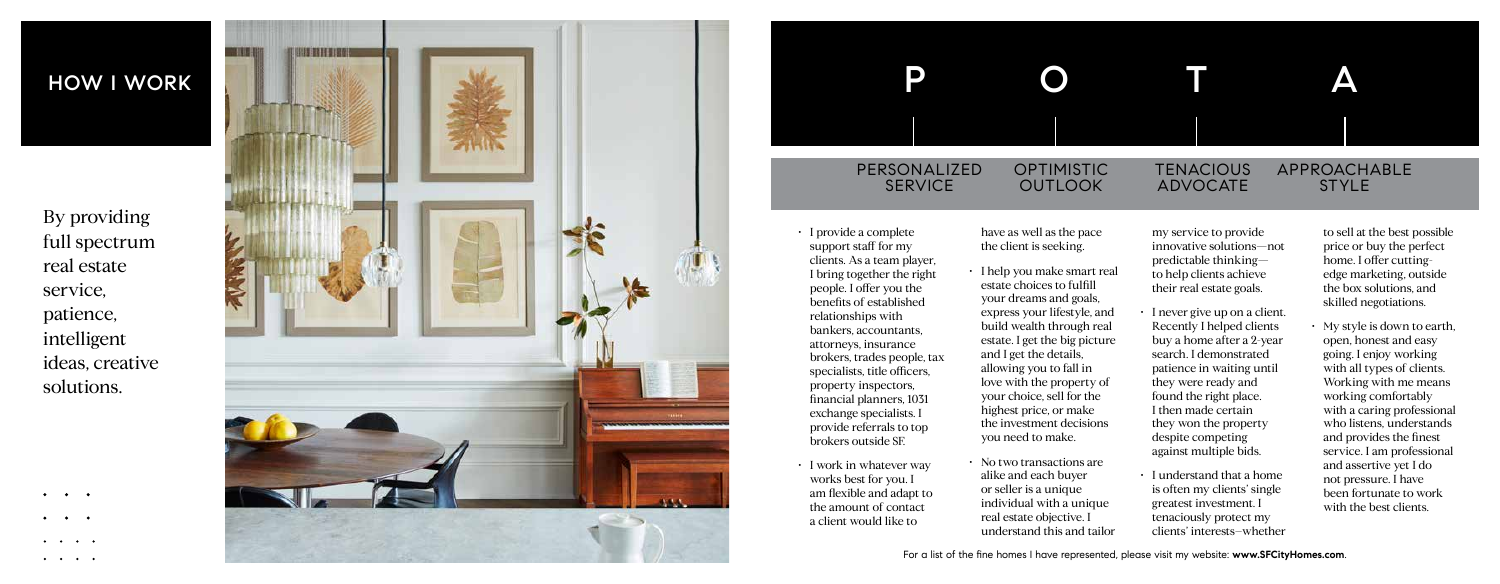# Pota Perimenis

### PERSONAL

Pota is a Greek name as I am first generation Greek-American. I was raised by my immigrant parents with the traditional values that are the foundation of my life and success-of honest dealings with others, diligence, loyalty and reliability.

Originally from Miami, Florida, I have lived in San Francisco almost 30 years. Before moving to San Francisco I worked in Washington D.C., working as a legal researcher specializing in aviation and international trade.

I am a San Francisco property owner in NOPA, with personal experience in tenancyin-common (TIC), equity sharing and condominium conversions. Married with one child in college at U.C Berkeley (Go Bears!),

When not working I enjoy yoga, Pilates, travel, learning about science and long walks in nature with friends.

## EDUCATION

I have a dual degree in Economics and International Relations from the University of Pennsylvania. I have French and Greek language skills and have traveled extensively, including living in Europe for a year . I continually attend real estate training in topics like negotiation and marketing to keep my skills honed.

# COMMUNITY SERVICE

I enjoy being active in the community. I donate a portion of each commission to worthy local charities. I have always been an active parent in my son's school. I served on the Board at Gateway Public Schools. I coordinated Art in Action at Lafayette Elementary, overseeing 55 parent volunteers as we provided art education to students based on famous masterpieces I was a Spring Gala volunteer at Sacred Heart Cathedral. I am currently on the Board of the Community Fund at Compass.

## AFFILIATIONS

- Compass
- National Association of Realtors
- California Association of Realtors
- San Francisco Association of Realtors
- Small Property Owners of San Francisco
	- Panhandle Residents of San Francisco / North Panhandle Neighborhood Association



1930- oil on Canva<br>American Regional

415.407.2595 Pota@SFCityhomes.com SFCityhomes.com DRE 01117624

 $\bullet\qquad\bullet\qquad\bullet$  $\bullet\qquad\bullet\qquad\bullet$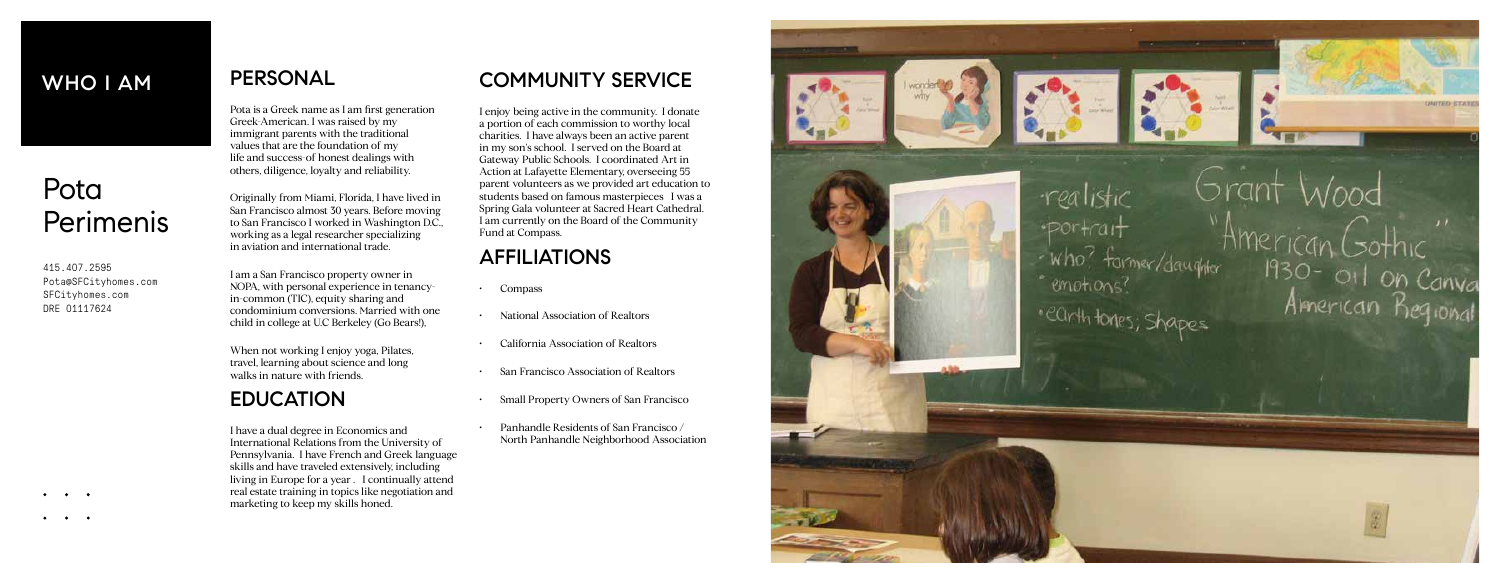### *"We put our faith in Pota to best serve our needs. She delivered without question."*

-R Ahern, Cole Valley

## MARKETING EXPERTISE

"Pota knew the market and the price that would bring us serious buyers."

-M. Holmes, Cow Hollow

# WORK ETHIC

"Pota has initiative and follow through. She double checked every detail. She was always there to answer my questions." T. Stephens-Pacific Heights

### POSITIVE EXPERIENCE

"Pota puts your needs first. She goes the extra mile… actually the extra ten miles, and then some. She knows her stuff AND she's delightful to work with."

-D. Rose, Noe Valley

# RESULTS

"You are simply the best! We got top price because we had the top Realtor working on our behalf."

C. Taylor, Sunset District

"I'm delighted to have had such a positive experience, and also of course am thrilled with the outcome." M. Campbell, NOPA



# WHY WORK WITH ME

My clients say it best.

 $\bullet \qquad \bullet \qquad \bullet$  $\begin{array}{cccccccccccccc} \bullet & \bullet & \bullet & \bullet & \bullet & \bullet \end{array}$ 

 $\bullet \qquad \bullet \qquad \bullet$ 

For a list of the fine homes I have represented, please visit my website: **www.SFCityHomes.com**.